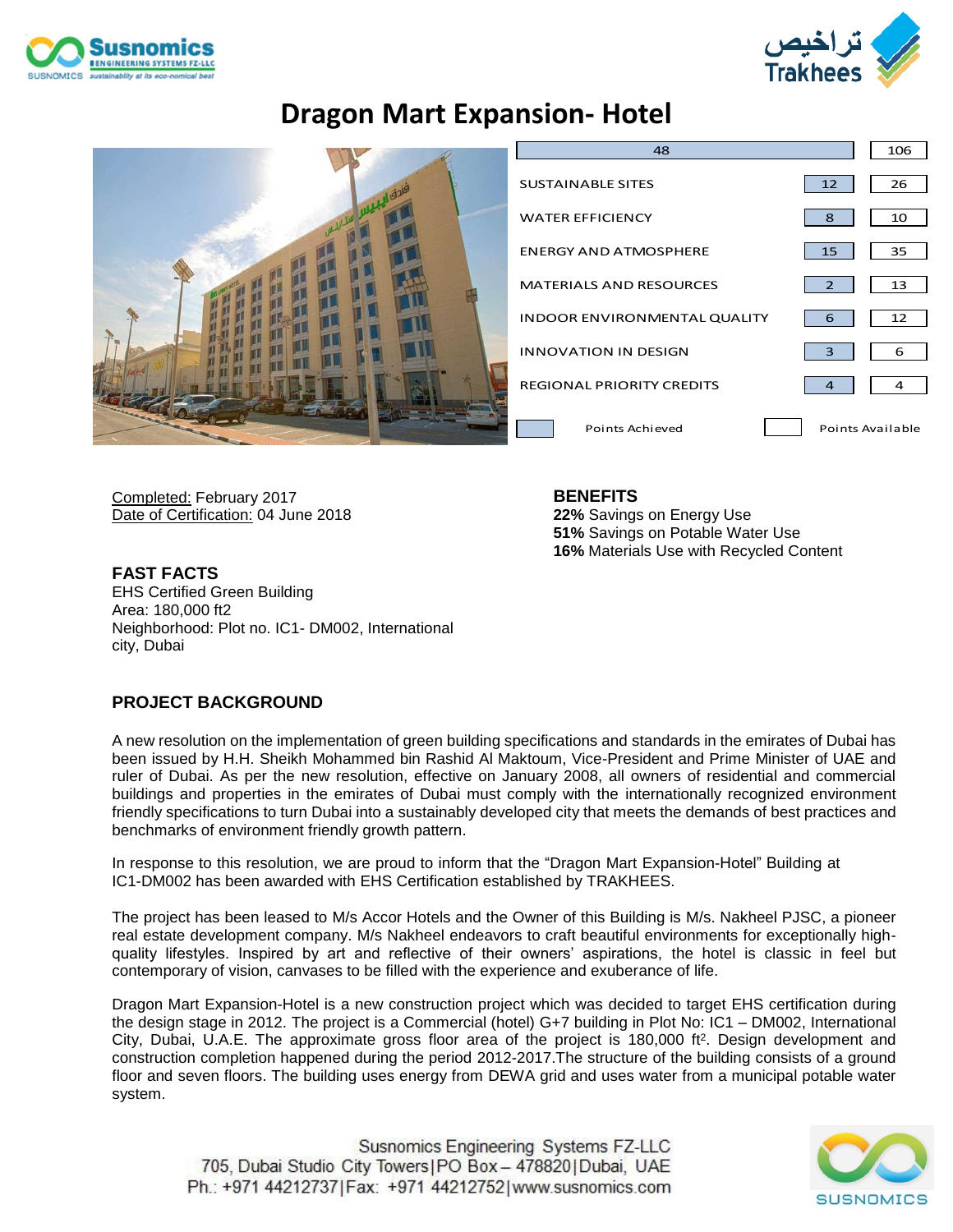



## **Dragon Mart Expansion- Hotel**

### **PROJECT PROFILE**

#### **SUSTAINABLE SITES AND TRANSPORTATION**

- ❖ Provides parking capacity that tenders to local zoning requirements
- ❖ Preferred parking slots provided for car pool
- ❖ Roofing materials meet the SRI requirement avoiding heat island effect
- ❖ Provides landscaping with drip irrigation show casing the client's strong vision towards a sustainable future.

#### **ENERGY, WATER AND MATERIAL RECOURSE CONSERVATION**

Susnomics Engineering Systems FZ-LLC as a Sustainability Consultant for Dragon Mart Expansion, has created an energy model to evaluate the effectiveness of the building's energy conservation measures, in compliance with ASHRAE Std. 90.1-2007 Appendix G methodology.

The following are the Energy Efficiency Measures incorporated in the project:

- ❖ Giving the right orient for the building reducing the solar heat gain
- ❖ Highly insulated building envelope elements
- ❖ Efficient lighting design and controls with optimal power density
- ❖ Efficient HVAC systems
- ❖ Conducted enhanced commissioning tasks to ensure results of holistic building energy system design

The following are the water and resource conservation measures incorporated in the project:

- ❖ Low flow fixtures in faucets, sinks and showers and dual flush water closets
- ❖ Building materials contain recycled content to minimize dependence on virgin material
- ❖ More regional materials purchased thereby boosting the local market and reducing the foot miles
- ❖ Averda is the waste recycling agent for the occupational waste in this project.

#### **INDOOR ENVIRONMENTAL QUALITY**

- ❖ The IAQ performance complies with the minimum requirements of ASHRAE Std 62.1-2007
- ❖ Installed air flow monitoring device for each mechanical ventilation to monitor the fresh air
- ❖ Developed and implemented a Construction Indoor Air Quality (IAQ) Management Plan in reference to SMACNA guidelines
- ❖ Use of building finishes materials with low emission of volatile organic compounds (VOC) for adhesives, sealants, paints and coatings and had installed 10ft long mat to maintain the indoor air quality as per the ASHRAE standards.